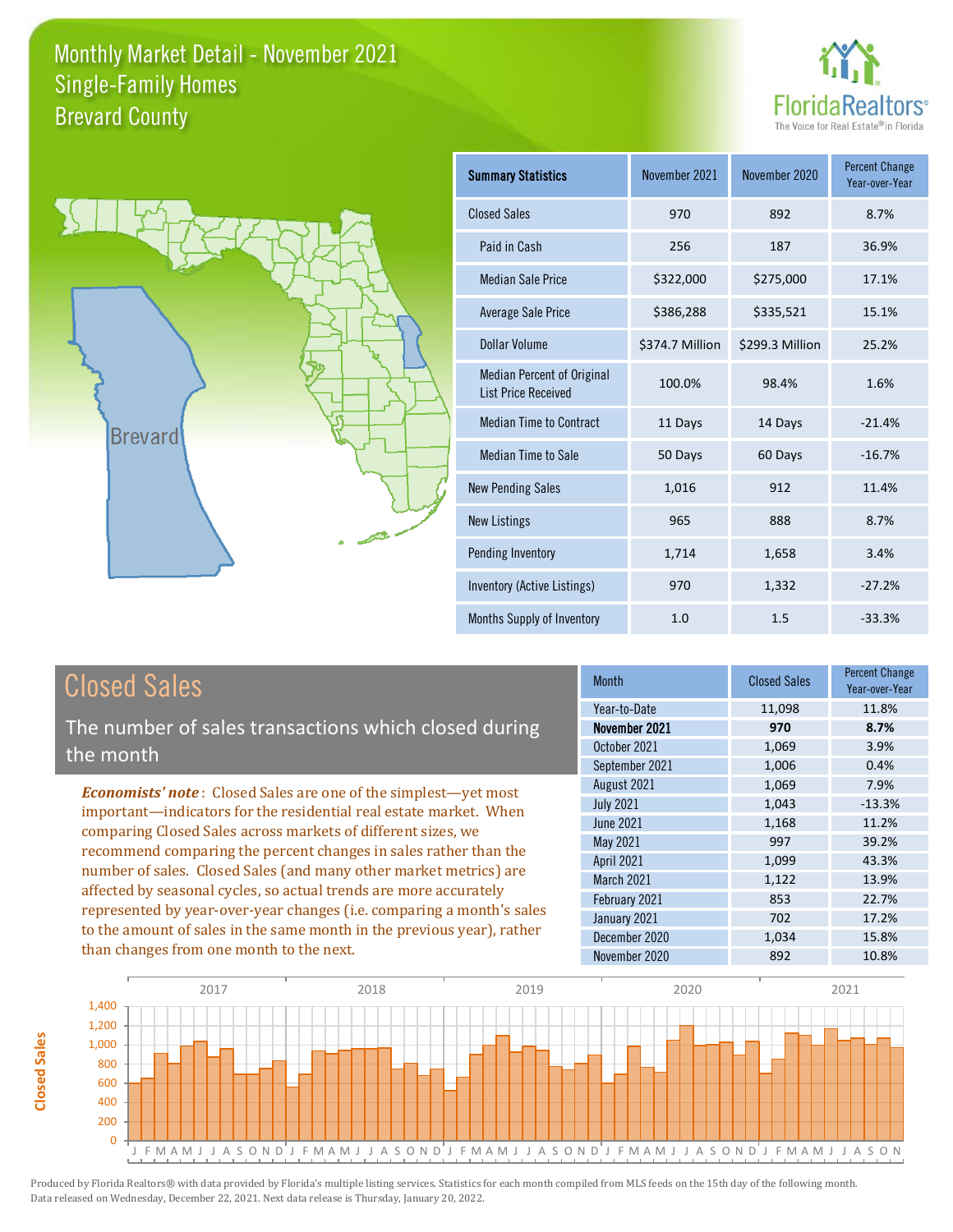this statistic should be interpreted with care.



156 -5.5%

| Cash Sales                                                                     | <b>Month</b>      | <b>Cash Sales</b> | <b>Percent Change</b><br>Year-over-Year |
|--------------------------------------------------------------------------------|-------------------|-------------------|-----------------------------------------|
|                                                                                | Year-to-Date      | 2.821             | 51.5%                                   |
| The number of Closed Sales during the month in which                           | November 2021     | 256               | 36.9%                                   |
| buyers exclusively paid in cash                                                | October 2021      | 291               | 56.5%                                   |
|                                                                                | September 2021    | 254               | 28.3%                                   |
|                                                                                | August 2021       | 293               | 61.9%                                   |
|                                                                                | <b>July 2021</b>  | 256               | 17.4%                                   |
| <b>Economists' note:</b> Cash Sales can be a useful indicator of the extent to | June 2021         | 289               | 68.0%                                   |
| which investors are participating in the market. Why? Investors are            | May 2021          | 276               | 124.4%                                  |
| far more likely to have the funds to purchase a home available up front,       | <b>April 2021</b> | 295               | 186.4%                                  |
| whereas the typical homebuyer requires a mortgage or some other                | <b>March 2021</b> | 258               | 41.0%                                   |
| form of financing. There are, of course, many possible exceptions, so          | February 2021     | 197               | 34.9%                                   |



### Cash Sales as a Percentage of Closed Sales

The percentage of Closed Sales during the month which were Cash Sales

*Economists' note* : This statistic is simply another way of viewing Cash Sales. The remaining percentages of Closed Sales (i.e. those not paid fully in cash) each month involved some sort of financing, such as mortgages, owner/seller financing, assumed loans, etc.

| Month             | <b>Percent of Closed</b><br>Sales Paid in Cash | <b>Percent Change</b><br>Year-over-Year |
|-------------------|------------------------------------------------|-----------------------------------------|
| Year-to-Date      | 25.4%                                          | 35.1%                                   |
| November 2021     | 26.4%                                          | 25.7%                                   |
| October 2021      | 27.2%                                          | 50.3%                                   |
| September 2021    | 25.2%                                          | 27.3%                                   |
| August 2021       | 27.4%                                          | 49.7%                                   |
| <b>July 2021</b>  | 24.5%                                          | 35.4%                                   |
| <b>June 2021</b>  | 24.7%                                          | 50.6%                                   |
| May 2021          | 27.7%                                          | 61.0%                                   |
| <b>April 2021</b> | 26.8%                                          | 100.0%                                  |
| <b>March 2021</b> | 23.0%                                          | 23.7%                                   |
| February 2021     | 23.1%                                          | 10.0%                                   |
| January 2021      | 22.2%                                          | $-19.3%$                                |
| December 2020     | 19.7%                                          | 4.8%                                    |
| November 2020     | 21.0%                                          | $-0.5%$                                 |

December 2020 204 21.4%

January 2021

November 2020 187 10.0%



**Cash Sales**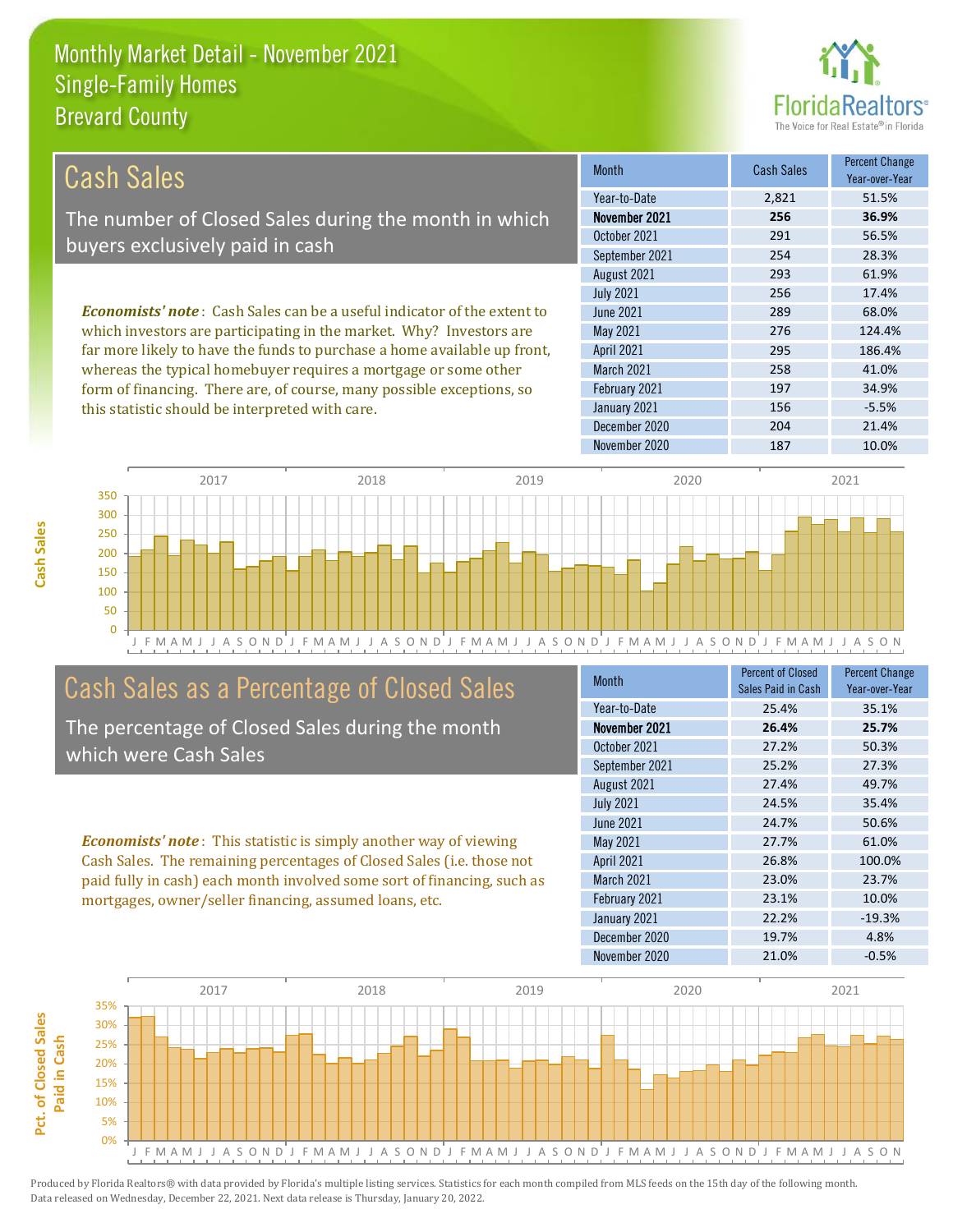

### Median Sale Price

The median sale price reported for the month (i.e. 50% of sales were above and 50% of sales were below)

*Economists' note* : Median Sale Price is our preferred summary statistic for price activity because, unlike Average Sale Price, Median Sale Price is not sensitive to high sale prices for small numbers of homes that may not be characteristic of the market area. Keep in mind that median price trends over time are not always solely caused by changes in the general value of local real estate. Median sale price only reflects the values of the homes that *sold* each month, and the mix of the types of homes that sell can change over time.

| Month            | <b>Median Sale Price</b> | <b>Percent Change</b><br>Year-over-Year |
|------------------|--------------------------|-----------------------------------------|
| Year-to-Date     | \$303,000                | 16.5%                                   |
| November 2021    | \$322,000                | 17.1%                                   |
| October 2021     | \$327,000                | 19.3%                                   |
| September 2021   | \$315,500                | 21.3%                                   |
| August 2021      | \$325,000                | 21.0%                                   |
| <b>July 2021</b> | \$322,000                | 20.9%                                   |
| <b>June 2021</b> | \$314,250                | 20.9%                                   |
| May 2021         | \$290,000                | 16.0%                                   |
| April 2021       | \$289,801                | 13.6%                                   |
| March 2021       | \$280,000                | 7.9%                                    |
| February 2021    | \$274,720                | 10.8%                                   |
| January 2021     | \$267,000                | 10.8%                                   |
| December 2020    | \$270,000                | 8.9%                                    |
| November 2020    | \$275,000                | 14.6%                                   |



### Average Sale Price

The average sale price reported for the month (i.e. total sales in dollars divided by the number of sales)

*Economists' note* : Usually, we prefer Median Sale Price over Average Sale Price as a summary statistic for home prices. However, Average Sale Price does have its uses—particularly when it is analyzed alongside the Median Sale Price. For one, the relative difference between the two statistics can provide some insight into the market for higher-end homes in an area.

| Month            | <b>Average Sale Price</b> | <b>Percent Change</b><br>Year-over-Year |
|------------------|---------------------------|-----------------------------------------|
| Year-to-Date     | \$368,970                 | 17.5%                                   |
| November 2021    | \$386,288                 | 15.1%                                   |
| October 2021     | \$382,541                 | 13.8%                                   |
| September 2021   | \$388,092                 | 20.0%                                   |
| August 2021      | \$389,565                 | 23.2%                                   |
| <b>July 2021</b> | \$390,215                 | 22.5%                                   |
| June 2021        | \$375,748                 | 18.2%                                   |
| May 2021         | \$367,768                 | 25.9%                                   |
| April 2021       | \$376,122                 | 23.6%                                   |
| March 2021       | \$339,852                 | 11.5%                                   |
| February 2021    | \$319,959                 | 7.8%                                    |
| January 2021     | \$319,376                 | 12.7%                                   |
| December 2020    | \$335,807                 | 12.3%                                   |
| November 2020    | \$335,521                 | 17.3%                                   |



**Average Sale Price**

**Average Sale Price**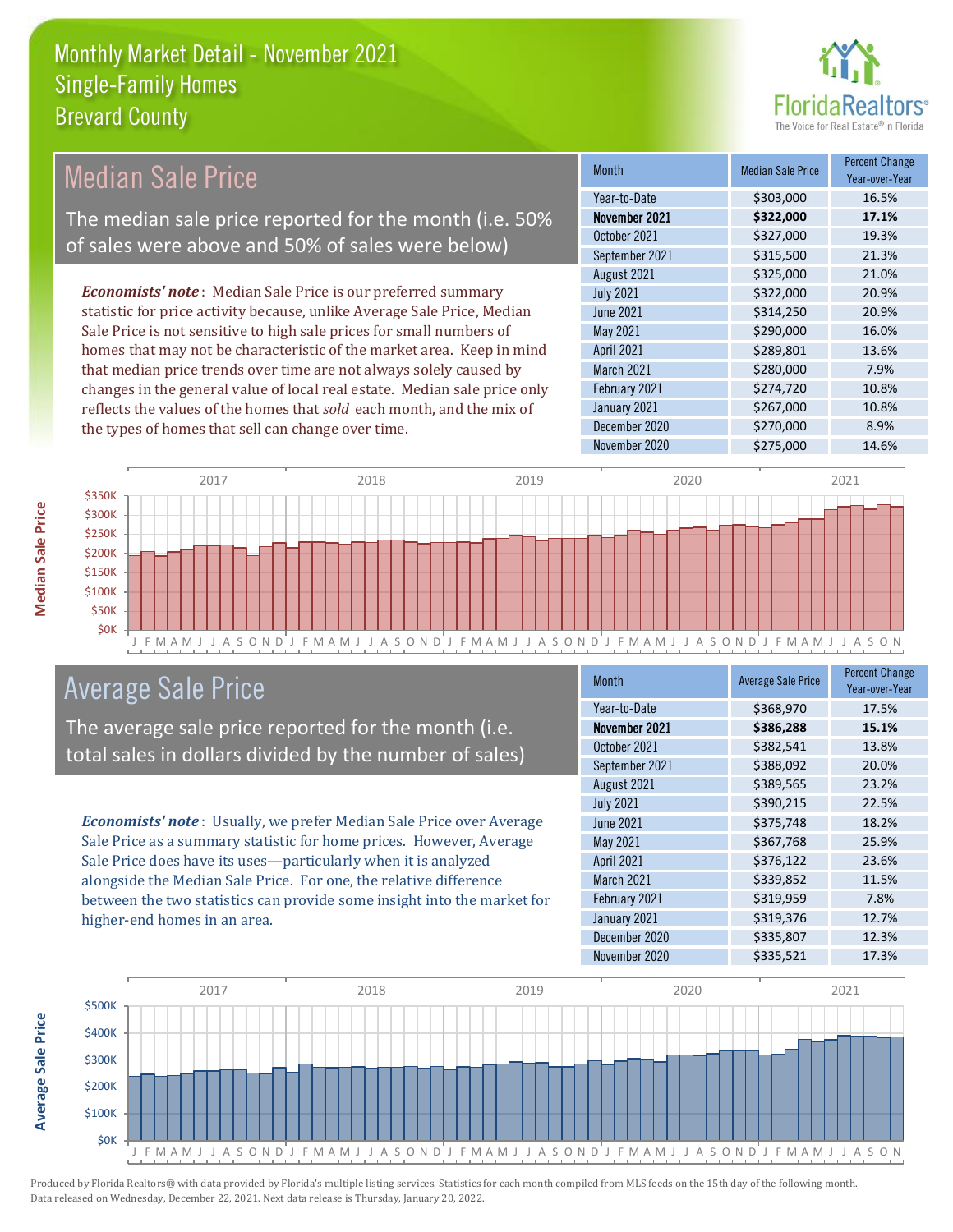

### ollar Volume

The sum of the sale prices for all sales which closed during the month

*Economists' note* : Dollar Volume is simply the sum of all sale prices in a given time period, and can quickly be calculated by multiplying Closed Sales by Average Sale Price. It is a strong indicator of the health of the real estate industry in a market, and is of particular interest to real estate professionals, investors, analysts, and government agencies. Potential home sellers and home buyers, on the other hand, will likely be better served by paying attention to trends in the two components of Dollar Volume (i.e. sales and prices) individually.

| <b>Month</b>      | Dollar Volume   | <b>Percent Change</b><br>Year-over-Year |
|-------------------|-----------------|-----------------------------------------|
| Year-to-Date      | \$4.1 Billion   | 31.3%                                   |
| November 2021     | \$374.7 Million | 25.2%                                   |
| October 2021      | \$408.9 Million | 18.2%                                   |
| September 2021    | \$390.4 Million | 20.5%                                   |
| August 2021       | \$416.4 Million | 32.9%                                   |
| <b>July 2021</b>  | \$407.0 Million | 6.2%                                    |
| <b>June 2021</b>  | \$438.9 Million | 31.5%                                   |
| May 2021          | \$366.7 Million | 75.3%                                   |
| <b>April 2021</b> | \$413.4 Million | 77.0%                                   |
| March 2021        | \$381.3 Million | 27.0%                                   |
| February 2021     | \$272.9 Million | 32.3%                                   |
| January 2021      | \$224.2 Million | 32.1%                                   |
| December 2020     | \$347.2 Million | 30.0%                                   |
| November 2020     | \$299.3 Million | 30.0%                                   |



## Median Percent of Original List Price Received

The median of the sale price (as a percentage of the original list price) across all properties selling during the month

*Economists' note* : The Median Percent of Original List Price Received is useful as an indicator of market recovery, since it typically rises as buyers realize that the market may be moving away from them and they need to match the selling price (or better it) in order to get a contract on the house. This is usually the last measure to indicate a market has shifted from down to up, so it is what we would call a *lagging* indicator.

| <b>Month</b>      | Med. Pct. of Orig.<br><b>List Price Received</b> | <b>Percent Change</b><br>Year-over-Year |
|-------------------|--------------------------------------------------|-----------------------------------------|
| Year-to-Date      | 100.0%                                           | 2.5%                                    |
| November 2021     | 100.0%                                           | 1.6%                                    |
| October 2021      | 100.0%                                           | 1.9%                                    |
| September 2021    | 100.0%                                           | 2.0%                                    |
| August 2021       | 100.0%                                           | 2.1%                                    |
| <b>July 2021</b>  | 100.0%                                           | 2.7%                                    |
| June 2021         | 100.0%                                           | 2.7%                                    |
| May 2021          | 100.0%                                           | 2.7%                                    |
| April 2021        | 100.0%                                           | 2.5%                                    |
| <b>March 2021</b> | 100.0%                                           | 2.8%                                    |
| February 2021     | 98.3%                                            | 1.2%                                    |
| January 2021      | 98.5%                                            | 2.1%                                    |
| December 2020     | 98.4%                                            | 1.5%                                    |
| November 2020     | 98.4%                                            | 1.3%                                    |

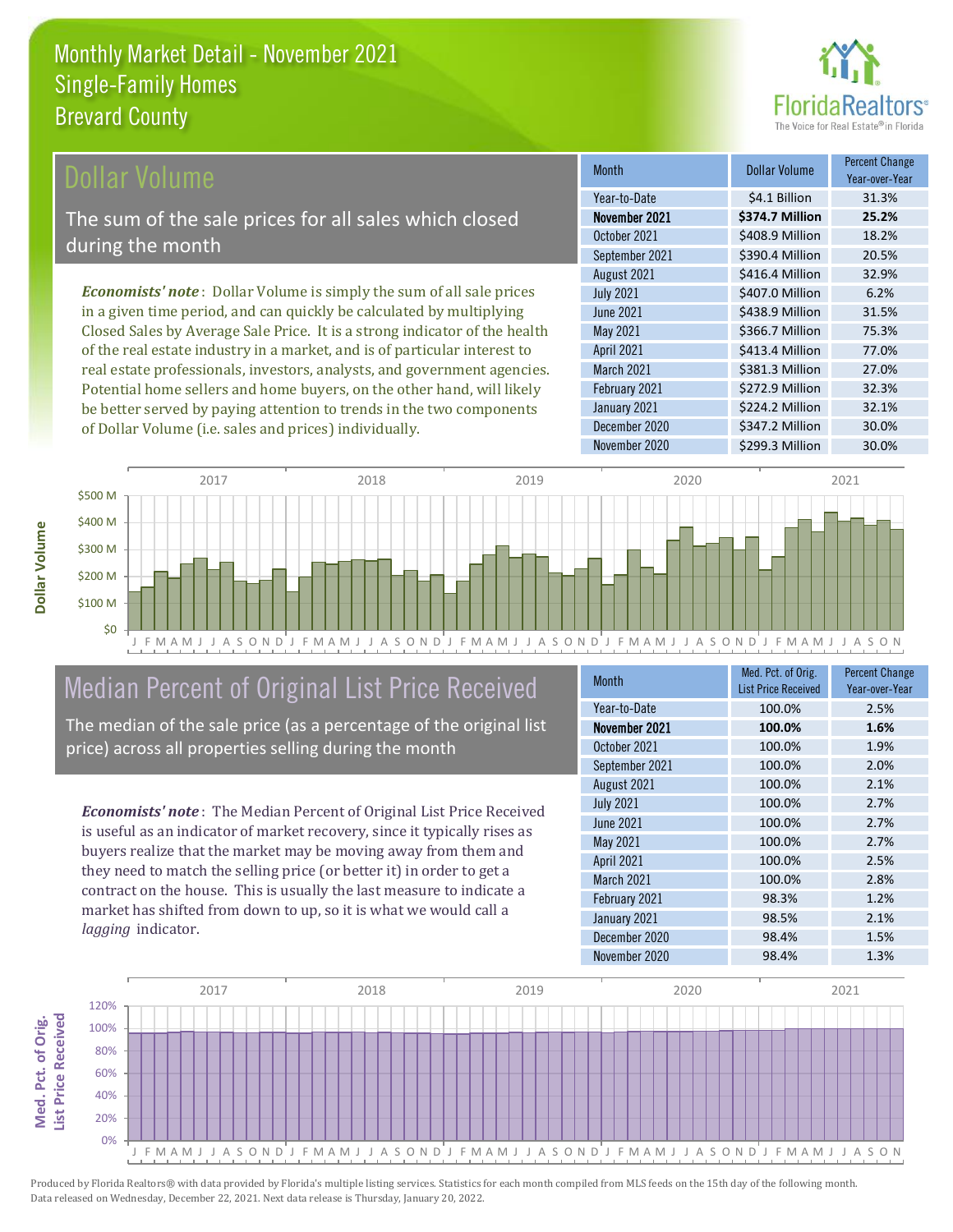

### Median Time to Contract

The median number of days between the listing date and contract date for all Closed Sales during the month

*Economists' note* : Like Time to Sale, Time to Contract is a measure of the length of the home selling process calculated for sales which closed during the month. The difference is that Time to Contract measures the number of days between the initial listing of a property and the signing of the contract which eventually led to the closing of the sale. When the gap between Median Time to Contract and Median Time to Sale grows, it is usually a sign of longer closing times and/or declining numbers of cash sales.

| <b>Month</b>      | <b>Median Time to</b><br>Contract | <b>Percent Change</b><br>Year-over-Year |
|-------------------|-----------------------------------|-----------------------------------------|
| Year-to-Date      | 10 Days                           | $-61.5%$                                |
| November 2021     | 11 Days                           | $-21.4%$                                |
| October 2021      | 11 Days                           | $-42.1%$                                |
| September 2021    | 11 Days                           | $-42.1%$                                |
| August 2021       | 8 Days                            | $-61.9%$                                |
| <b>July 2021</b>  | 8 Days                            | $-73.3%$                                |
| <b>June 2021</b>  | 8 Days                            | $-78.9%$                                |
| May 2021          | 8 Days                            | $-69.2%$                                |
| <b>April 2021</b> | 10 Days                           | $-50.0%$                                |
| <b>March 2021</b> | 10 Days                           | $-67.7%$                                |
| February 2021     | 18 Days                           | $-52.6%$                                |
| January 2021      | 15 Days                           | $-58.3%$                                |
| December 2020     | 15 Days                           | $-50.0%$                                |
| November 2020     | 14 Days                           | $-51.7%$                                |



### Median Time to Sale

**Median Time to** 

**Median Time to** 

The median number of days between the listing date and closing date for all Closed Sales during the month

*Economists' note* : Time to Sale is a measure of the length of the home selling process, calculated as the number of days between the initial listing of a property and the closing of the sale. *Median* Time to Sale is the amount of time the "middle" property selling this month was on the market. That is, 50% of homes selling this month took *less* time to sell, and 50% of homes took *more* time to sell. Median Time to Sale gives a more accurate picture than Average Time to Sale, which can be skewed upward by small numbers of properties taking an abnormally long time to sell.

| <b>Month</b>      | <b>Median Time to Sale</b> | <b>Percent Change</b><br>Year-over-Year |
|-------------------|----------------------------|-----------------------------------------|
| Year-to-Date      | 53 Days                    | $-26.4%$                                |
| November 2021     | 50 Days                    | $-16.7%$                                |
| October 2021      | 52 Days                    | $-21.2%$                                |
| September 2021    | 54 Days                    | $-16.9%$                                |
| August 2021       | 48 Days                    | $-28.4%$                                |
| <b>July 2021</b>  | 49 Days                    | $-34.7%$                                |
| <b>June 2021</b>  | 50 Days                    | $-41.2%$                                |
| May 2021          | 50 Days                    | $-30.6%$                                |
| <b>April 2021</b> | 53 Days                    | $-15.9%$                                |
| March 2021        | 55 Days                    | $-26.7%$                                |
| February 2021     | 63 Days                    | $-24.1%$                                |
| January 2021      | 65 Days                    | $-17.7%$                                |
| December 2020     | 61 Days                    | $-11.6%$                                |
| November 2020     | 60 Days                    | $-10.4%$                                |

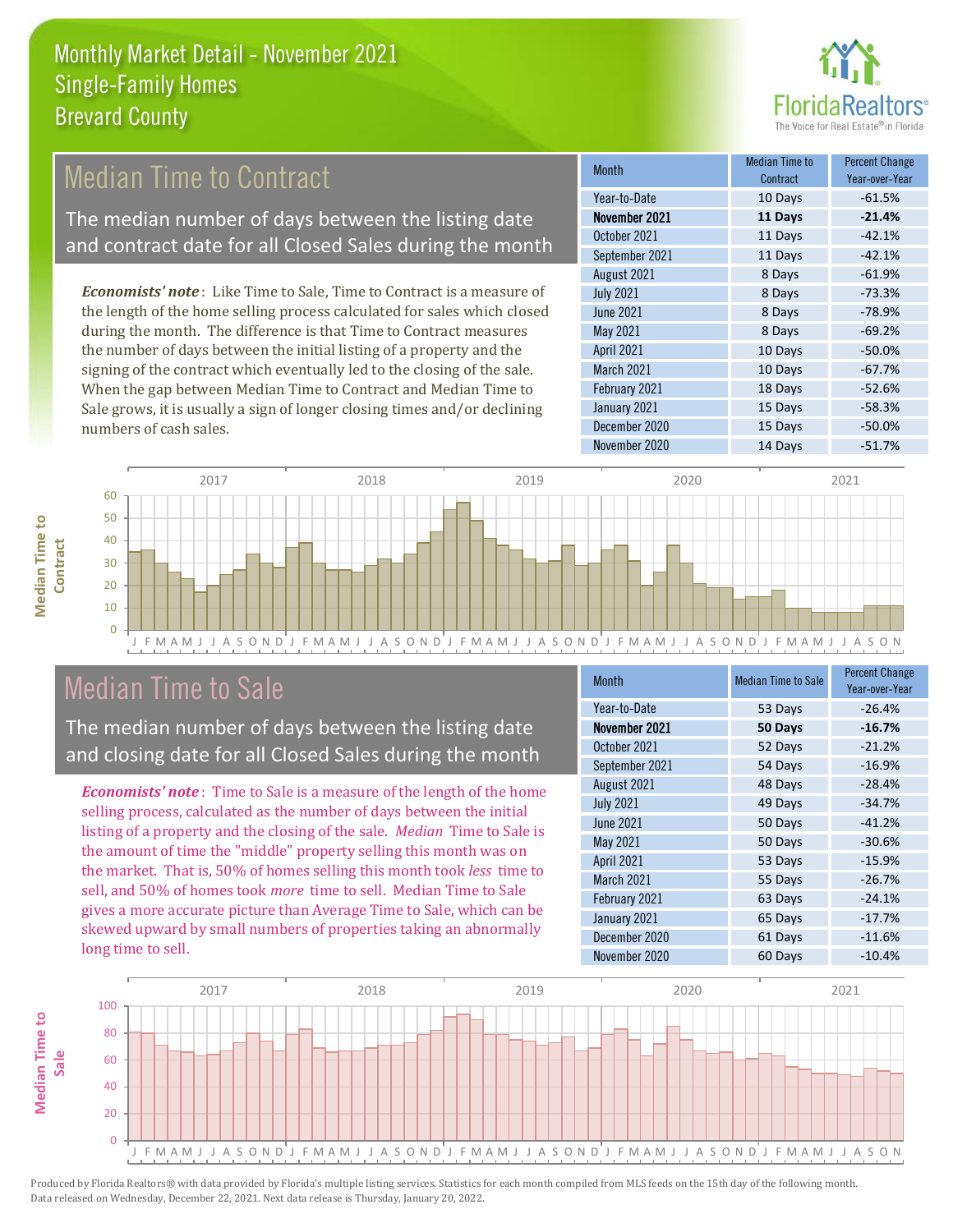

| <b>New Pending Sales</b>                                                       | <b>Month</b>     | <b>New Pending Sales</b> | <b>Percent Change</b><br>Year-over-Year |
|--------------------------------------------------------------------------------|------------------|--------------------------|-----------------------------------------|
|                                                                                | Year-to-Date     | 12,101                   | 5.2%                                    |
| The number of listed properties that went under                                | November 2021    | 1,016                    | 11.4%                                   |
| contract during the month                                                      | October 2021     | 1.069                    | $-3.1%$                                 |
|                                                                                | September 2021   | 1,129                    | 6.5%                                    |
|                                                                                | August 2021      | 1,125                    | 3.2%                                    |
| <b>Economists' note</b> : Because of the typical length of time it takes for a | <b>July 2021</b> | 1,073                    | $-6.5%$                                 |
| sale to close, economists consider Pending Sales to be a decent                | June 2021        | 1,043                    | $-19.1%$                                |
| indicator of potential future Closed Sales. It is important to bear in         | May 2021         | 1.110                    | $-7.8%$                                 |
| mind, however, that not all Pending Sales will be closed successfully.         | April 2021       | 1,153                    | 57.1%                                   |
| So, the effectiveness of Pending Sales as a future indicator of Closed         | March 2021       | 1,206                    | 29.7%                                   |
| Sales is susceptible to changes in market conditions such as the               | February 2021    | 1,093                    | 1.7%                                    |



# New Listings

distressed properties for sale.

The number of properties put onto the market during the month

availability of financing for homebuyers and the inventory of

*Economists' note* : New Listings tend to rise in delayed response to increasing prices, so they are often seen as a lagging indicator of market health. As prices rise, potential sellers raise their estimations of value—and in the most recent cycle, rising prices have freed up many potential sellers who were previously underwater on their mortgages. Note that in our calculations, we take care to not include properties that were recently taken off the market and quickly relisted, since these are not really *new* listings.

| <b>Month</b>     | <b>New Listings</b> | <b>Percent Change</b><br>Year-over-Year |
|------------------|---------------------|-----------------------------------------|
| Year-to-Date     | 12,199              | 5.7%                                    |
| November 2021    | 965                 | 8.7%                                    |
| October 2021     | 1,085               | $-5.2%$                                 |
| September 2021   | 1,072               | 7.2%                                    |
| August 2021      | 1,172               | 23.5%                                   |
| <b>July 2021</b> | 1,270               | 12.2%                                   |
| <b>June 2021</b> | 1,228               | 23.7%                                   |
| <b>May 2021</b>  | 1,116               | $-2.1%$                                 |
| April 2021       | 1,192               | 31.9%                                   |
| March 2021       | 1,094               | $-10.0%$                                |
| February 2021    | 1,023               | $-7.8%$                                 |
| January 2021     | 982                 | $-8.2%$                                 |
| December 2020    | 817                 | 8.9%                                    |
| November 2020    | 888                 | $-7.4%$                                 |

November 2020 912 912 10.1%

January 2021 1,084 13.7% December 2020 822 19.5%



**New Listings**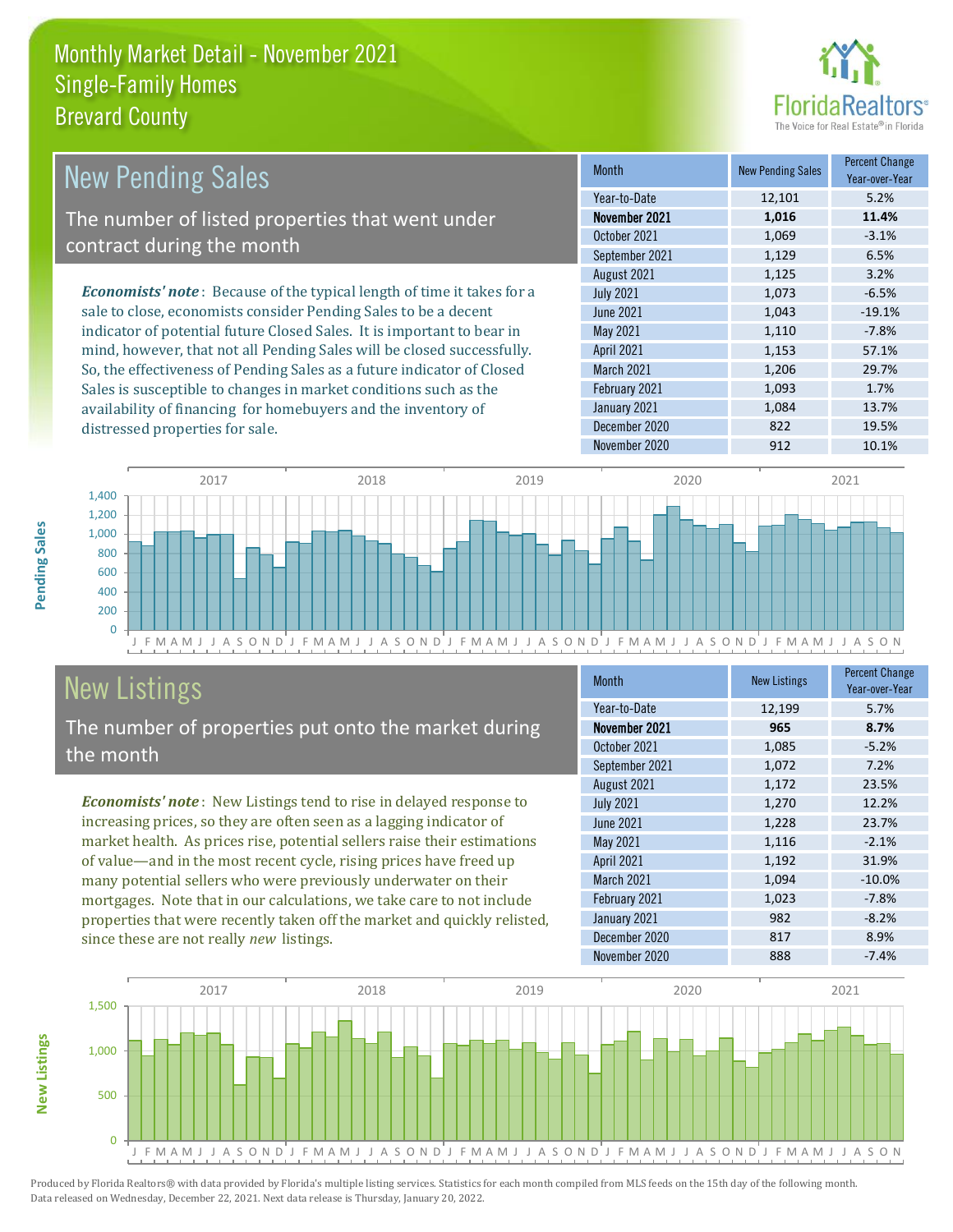

### Inventory (Active Listings) The number of property listings active at the end of the month

*Economists' note* : There are a number of ways to define and calculate Inventory. Our method is to simply count the number of active listings on the last day of the month, and hold this number to compare with the same month the following year. Inventory rises when New Listings are outpacing the number of listings that go off-market (regardless of whether they actually sell). Likewise, it falls when New Listings aren't keeping up with the rate at which homes are going off-market.

| <b>Month</b>             | Inventory | <b>Percent Change</b><br>Year-over-Year |
|--------------------------|-----------|-----------------------------------------|
| <b>YTD (Monthly Avg)</b> | 975       | $-48.0%$                                |
| November 2021            | 970       | $-27.2%$                                |
| October 2021             | 1,046     | $-23.9%$                                |
| September 2021           | 1,049     | $-24.7%$                                |
| August 2021              | 1,124     | $-25.9%$                                |
| <b>July 2021</b>         | 1,093     | $-35.4%$                                |
| <b>June 2021</b>         | 931       | $-47.3%$                                |
| May 2021                 | 773       | $-65.2%$                                |
| April 2021               | 833       | $-65.8%$                                |
| March 2021               | 813       | $-65.9%$                                |
| February 2021            | 984       | $-56.0%$                                |
| January 2021             | 1,106     | $-51.3%$                                |
| December 2020            | 1,258     | $-43.7%$                                |
| November 2020            | 1,332     | $-42.9%$                                |



### Months Supply of Inventory

An estimate of the number of months it will take to deplete the current Inventory given recent sales rates

*Economists' note* : MSI is a useful indicator of market conditions. The benchmark for a balanced market (favoring neither buyer nor seller) is 5.5 months of inventory. Anything higher is traditionally a buyers' market, and anything lower is a sellers' market. There is no single accepted way of calculating MSI. A common method is to divide current Inventory by the most recent month's Closed Sales count, but this count is a usually poor predictor of future Closed Sales due to seasonal cycles. To eliminate seasonal effects, we use the 12-month average of monthly Closed Sales instead.

| <b>Month</b>      | <b>Months Supply</b> | <b>Percent Change</b><br>Year-over-Year |
|-------------------|----------------------|-----------------------------------------|
| YTD (Monthly Avg) | 1.0                  | $-54.5%$                                |
| November 2021     | 1.0                  | $-33.3%$                                |
| October 2021      | 1.0                  | $-33.3%$                                |
| September 2021    | 1.0                  | $-37.5%$                                |
| August 2021       | 1.1                  | $-38.9%$                                |
| <b>July 2021</b>  | 1.1                  | $-45.0%$                                |
| <b>June 2021</b>  | 0.9                  | $-57.1%$                                |
| <b>May 2021</b>   | 0.8                  | $-70.4%$                                |
| April 2021        | 0.9                  | $-69.0%$                                |
| March 2021        | 0.9                  | $-66.7%$                                |
| February 2021     | 1.1                  | $-57.7%$                                |
| January 2021      | 1.2                  | $-53.8%$                                |
| December 2020     | 1.4                  | $-46.2%$                                |
| November 2020     | 1.5                  | $-46.4%$                                |

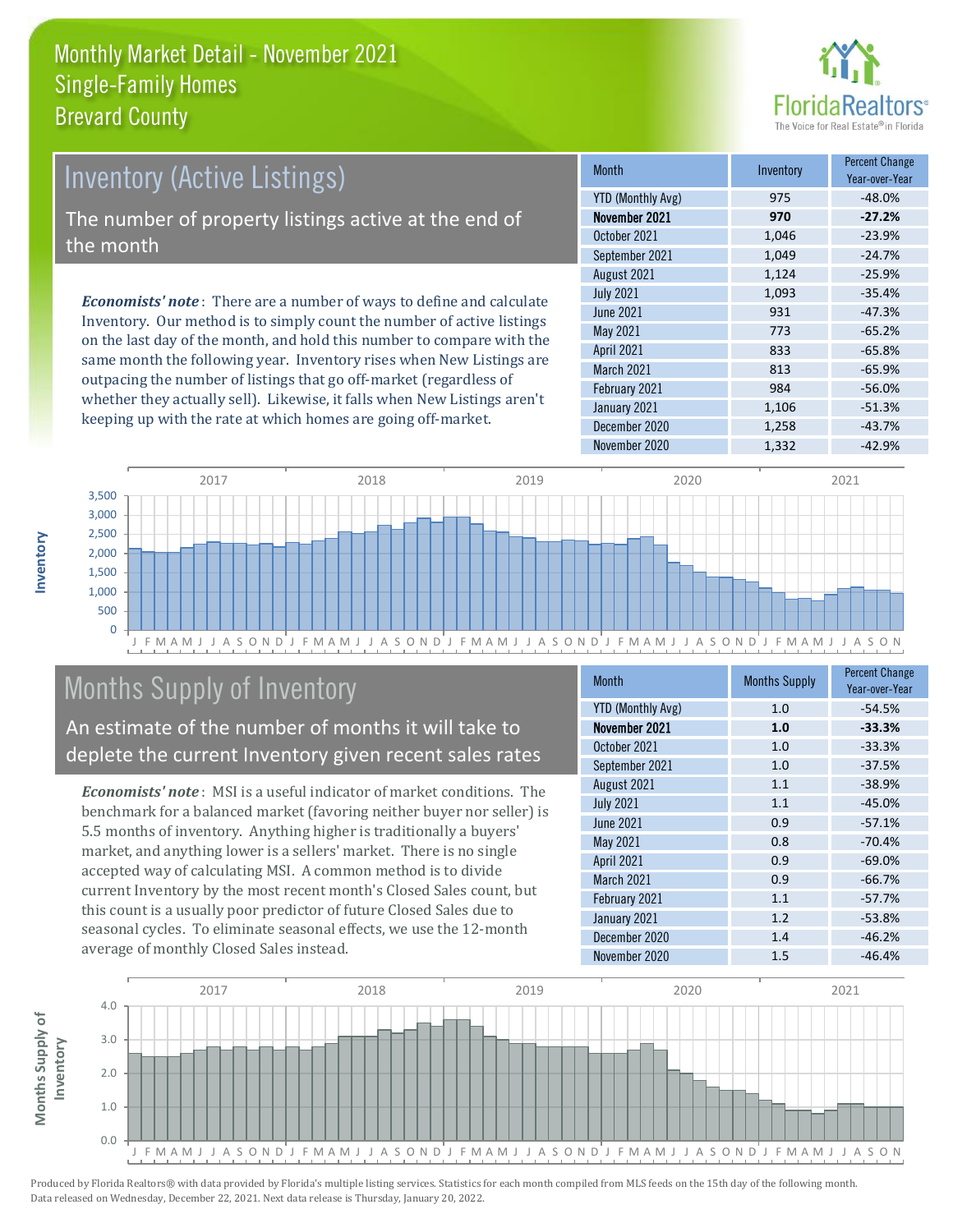

#### \$100,000 - \$149,999 15 -60.5% Sale Price Closed Sales Percent Change Year-over-Year Less than \$50,000 0 0 -100.0%  $$50,000 - $99,999$  5  $-44.4\%$ \$150,000 - \$199,999 54 -57.5% \$200,000 - \$249,999 151 -14.2% \$400,000 - \$599,999 164 23.3% \$600,000 - \$999,999 72 18.0% *Economists' note:* Closed Sales are one of the simplest—yet most important—indicators for the residential real estate market. When comparing Closed Sales across markets of different sizes, we recommend comparing the percent changes in sales rather than the number of sales. Closed Sales (and many other market metrics) are affected by seasonal cycles, so actual trends are more accurately represented by year-over-year changes (i.e. comparing a month's sales to the amount of sales in the same month in the previous year), rather than changes from one month to the next. \$1,000,000 or more 30 30 87.5% \$250,000 - \$299,999 178 15.6% \$300,000 - \$399,999 301 70.1% 350 November 2020 November 2021 300 350 Closed Sales by Sale Price The number of sales transactions which closed during the month



#### Median Time to Contract by Sale Price The median number of days between the listing date and contract date for all Closed Sales during the month

*Economists' note* : Like Time to Sale, Time to Contract is a measure of the length of the home selling process calculated for sales which closed during the month. The difference is that Time to Contract measures the number of days between the initial listing of a property and the signing of the contract which eventually led to the closing of the sale. When the gap between Median Time to Contract and Median Time to Sale grows, it is usually a sign of longer closing times and/or declining numbers of cash sales.

| Sale Price            | <b>Median Time to</b><br>Contract | <b>Percent Change</b><br>Year-over-Year |
|-----------------------|-----------------------------------|-----------------------------------------|
| Less than \$50,000    | (No Sales)                        | N/A                                     |
| $$50,000 - $99,999$   | 5 Days                            | $-61.5%$                                |
| $$100,000 - $149,999$ | 21 Days                           | 5.0%                                    |
| $$150,000 - $199,999$ | 15 Days                           | 25.0%                                   |
| \$200,000 - \$249,999 | 8 Days                            | $-38.5%$                                |
| \$250,000 - \$299,999 | 11 Days                           | 0.0%                                    |
| \$300,000 - \$399,999 | 10 Days                           | $-28.6%$                                |
| \$400,000 - \$599,999 | 11 Days                           | $-21.4%$                                |
| \$600,000 - \$999,999 | 13 Days                           | $-69.8%$                                |
| \$1,000,000 or more   | 25 Days                           | 13.6%                                   |



**Closed Sales**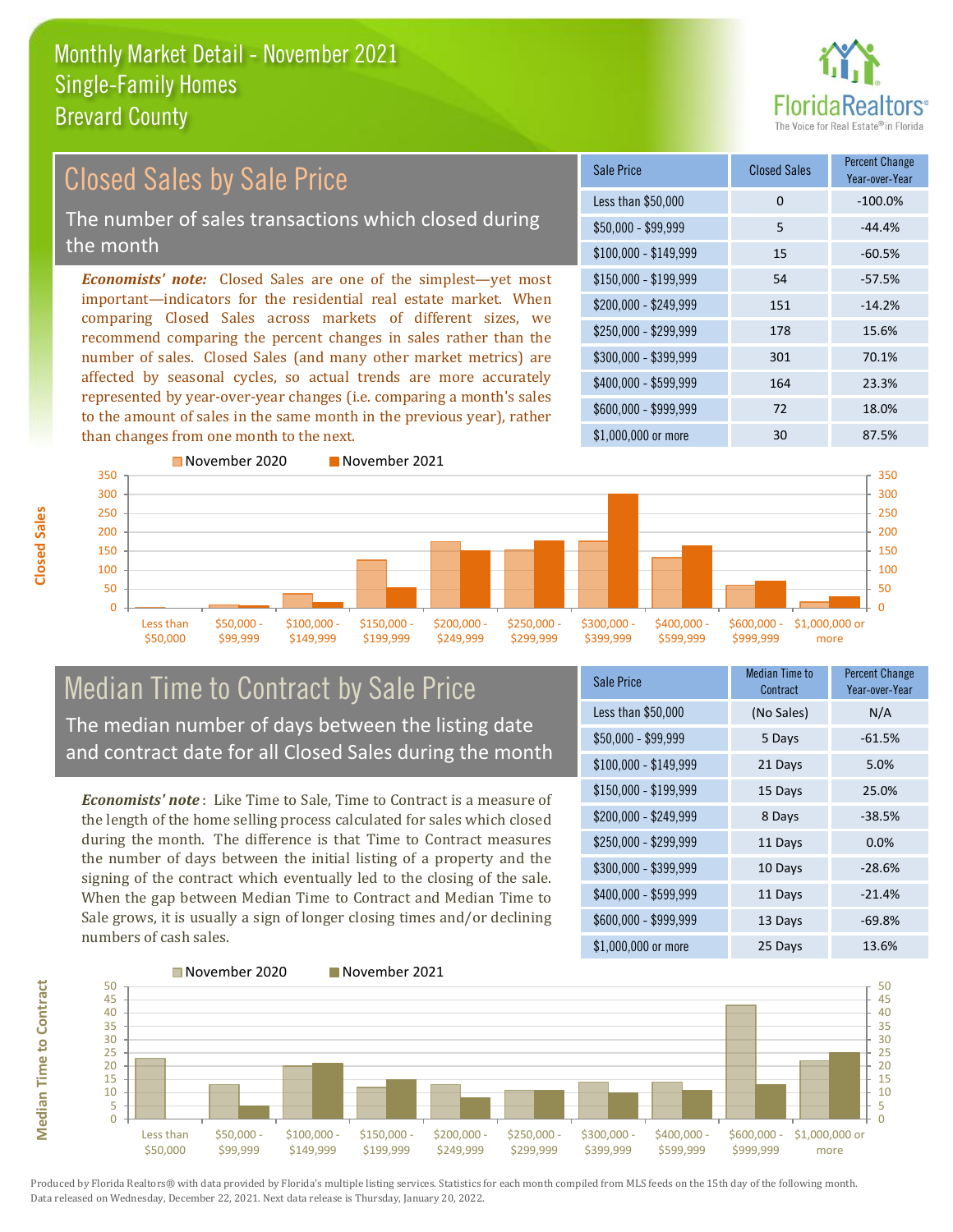

### New Listings by Initial Listing Price The number of properties put onto the market during

the month

*Economists' note:* New Listings tend to rise in delayed response to increasing prices, so they are often seen as a lagging indicator of market health. As prices rise, potential sellers raise their estimations of value—and in the most recent cycle, rising prices have freed up many potential sellers who were previously underwater on their mortgages. Note that in our calculations, we take care to not include properties that were recently taken off the market and quickly relisted, since these are not really *new* listings.

| <b>Initial Listing Price</b> | New Listings | <b>Percent Change</b><br>Year-over-Year |
|------------------------------|--------------|-----------------------------------------|
| Less than \$50,000           | $\mathbf{1}$ | N/A                                     |
| $$50,000 - $99,999$          | 3            | $-80.0%$                                |
| $$100,000 - $149,999$        | 15           | $-46.4%$                                |
| $$150,000 - $199,999$        | 49           | $-58.5%$                                |
| \$200,000 - \$249,999        | 128          | $-33.0%$                                |
| \$250,000 - \$299,999        | 166          | $-7.3%$                                 |
| \$300,000 - \$399,999        | 321          | 71.7%                                   |
| \$400,000 - \$599,999        | 185          | 71.3%                                   |
| \$600,000 - \$999,999        | 71           | 54.3%                                   |
| \$1,000,000 or more          | 26           | 62.5%                                   |



**Inventory**



#### Inventory by Current Listing Price The number of property listings active at the end of the month

*Economists' note* : There are a number of ways to define and calculate Inventory. Our method is to simply count the number of active listings on the last day of the month, and hold this number to compare with the same month the following year. Inventory rises when New Listings are outpacing the number of listings that go off-market (regardless of whether they actually sell). Likewise, it falls when New Listings aren't keeping up with the rate at which homes are going off-market.

| <b>Current Listing Price</b> | Inventory    | <b>Percent Change</b><br>Year-over-Year |
|------------------------------|--------------|-----------------------------------------|
| Less than \$50,000           | $\mathbf{1}$ | $-50.0%$                                |
| $$50,000 - $99,999$          | 8            | $-38.5%$                                |
| $$100,000 - $149,999$        | 18           | $-52.6%$                                |
| $$150,000 - $199,999$        | 57           | $-58.7%$                                |
| \$200,000 - \$249,999        | 89           | $-59.7%$                                |
| \$250,000 - \$299,999        | 145          | $-42.7%$                                |
| \$300,000 - \$399,999        | 230          | $-9.1%$                                 |
| $$400,000 - $599,999$        | 214          | 9.2%                                    |
| \$600,000 - \$999,999        | 123          | $-10.2%$                                |
| \$1,000,000 or more          | 85           | 4.9%                                    |